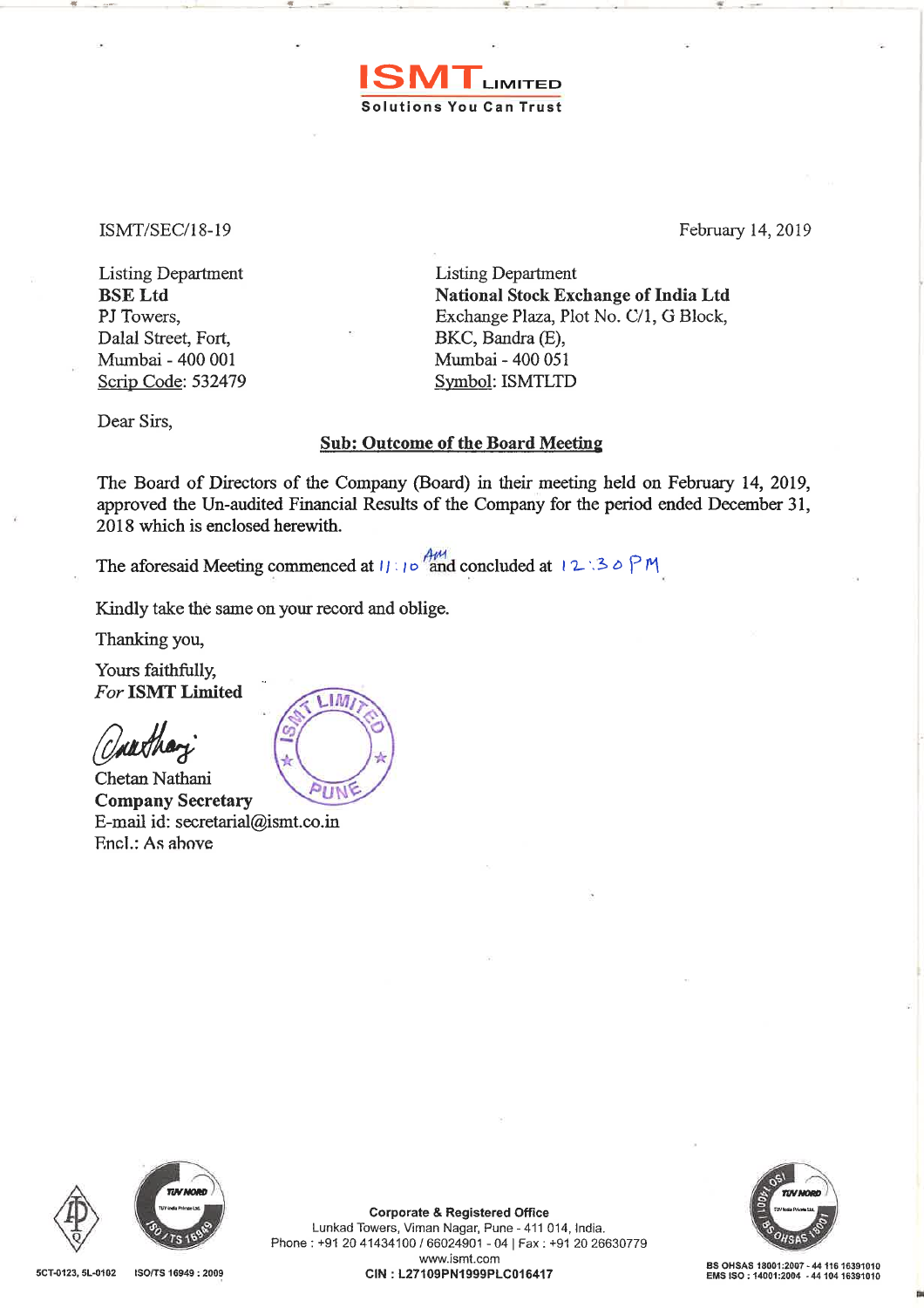### . . lSMT Limited

Ý.

Regd. Office: Lunkad Towers, Viman Nagar, Pune 411 014, Maharashtra. Phone: 020-41434100, Fax: 020-26630779, E-Mail: secretarial@ismt.co.in, 1 Neb: www.ismt.com, CIN: L27109PN1999PLC016417

## STATEMENT OF UNAUDITED FINANCIAL RESULTS FOR THE QUARTER AND NINE MONTHS ENDED DECEMBER 31,2018

|                       |                                                                                        |                  |                   |                  |                          |                  | Rs. in Crore                    |
|-----------------------|----------------------------------------------------------------------------------------|------------------|-------------------|------------------|--------------------------|------------------|---------------------------------|
|                       |                                                                                        |                  | Quarter ended     |                  | Nine months ended        |                  |                                 |
| Sr.<br>No             | Particulars                                                                            | Dec. 31.<br>2018 | Sept. 30,<br>2018 | Dec. 31.<br>2017 | Dec. 31.<br>2018         | Dec. 31,<br>2017 | Year ended<br>March 31,<br>2018 |
|                       |                                                                                        | <b>Unaudited</b> | <b>Unaudited</b>  | <b>Unaudited</b> | <b>Unaudited</b>         | <b>Unaudited</b> | <b>Audited</b>                  |
| 1 Income              |                                                                                        |                  |                   |                  |                          |                  |                                 |
|                       | <b>Revenue from Operations</b>                                                         |                  |                   |                  |                          |                  |                                 |
|                       | <b>Sales of Products</b>                                                               | 633.51           | 616.22            | 479.03           | 1,848.91                 | 1,331.70         | 1,915.31                        |
|                       | Less : Inter Segment Transfers                                                         | 142.03           | 161.57            | 73.76            | 458.06                   | 232.70           | 345.94                          |
|                       | <b>Inter Division Transfers</b>                                                        | 22.24            | 20.56             | 26.59            | 65.59                    | 83.17            | 104.42                          |
|                       | (a) Gross Sales                                                                        | 469.24           | 434.09            | 378.68           | 1,325.26                 | 1,015.83         | 1,464.95                        |
|                       | (b) Other Operating Revenue                                                            | 7.30             | 7.34              | 6.12             | 22.21                    | 14.95            | 25.30                           |
|                       | (c) Revenue From Operations - (a+b)                                                    | 476.54           | 441.43            | 384.80           | 1,347.47                 | 1,030.78         | 1,490.25                        |
|                       | (d) Other Income                                                                       | 1.40             | 1.31              | 4.25             | 4.68                     | 8.12             | 10.13                           |
|                       | Total Income - (c+d)                                                                   | 477.94           | 442.74            | 389,05           | 1,352.15                 | 1,038.90         | 1,500.38                        |
| 2 Expenses            |                                                                                        |                  |                   |                  |                          |                  |                                 |
|                       | (a) Cost of Materials Consumed                                                         | 253.82           | 238.82            | 219.83           | 717.56                   | 575.81           | 796.52                          |
|                       | (b) Changes in inventories of finished goods, work -in -progress<br>and stock-in-trade | (0.72)           | (14.17)           | (12.64)          | (27.58)                  | (49.58)          | (13.01)                         |
|                       | (c) Employee Benefits Expense                                                          | 34.74            | 32.57             | 32.25            | 97.44                    | 94.97            | 126.09                          |
|                       | (d) Finance Costs                                                                      | 66.66            | 72.82             | 68.44            | 209.93                   | 206.60           | 274.85                          |
| (e) Depreciation      |                                                                                        | 13.81            | 14.00             | 14.50            | 41.74                    | 43.21            | 58.55                           |
|                       | (f) Other Expenses                                                                     | 158.18           | 156.22            | 126.47           | 476.73                   | 359.96           | 504.69                          |
| <b>Total Expenses</b> |                                                                                        | 526.49           | 500.26            | 448.85           | 1,515.82                 | 1,230.97         | 1,747.69                        |
|                       | 3 Profit / (Loss) before Exceptional items and tax (1-2)                               | (48.55)          | (57.52)           | (59.80)          | (163.67)                 | (192.07)         | (247.31)                        |
|                       | 4 Exceptional items - Foreign Exchange (Gain) / Loss                                   | (3.44)           | (1.69)            | (2.07)           | (4.61)                   | (6.31)           | (6.38)                          |
|                       | 5 Profit / (Loss) before tax (3-4)                                                     | (45.11)          | (55.83)           | (57.73)          | (159.06)                 | (185.76)         | (240.93)                        |
| 6 Tax Expenses :      |                                                                                        |                  |                   |                  |                          |                  |                                 |
| (a) Current Tax       |                                                                                        |                  | ٠                 |                  | $\overline{\phantom{a}}$ |                  |                                 |
|                       | (b) Income Tax of earlier years                                                        |                  |                   |                  | ٠                        | (0.81)           | (0.98)                          |
|                       | (c) Deferred Tax (Refer Note No. 6)                                                    |                  |                   |                  |                          |                  |                                 |
|                       | 7 Profit / (Loss) after tax (5-6)                                                      | (45.11)          | (55.83)           | (57.73)          | (159.06)                 | (184.95)         | (239.95)                        |
|                       | 8 Other Comprehensive Income (net of tax)                                              |                  |                   |                  |                          |                  |                                 |
|                       | Items that will not be reclassified to Profit or Loss                                  |                  |                   |                  |                          |                  |                                 |
|                       | Gain/ (Loss) on Remeasurement of Defined Benefit Plan (net of tax)                     | (0.25)           | (0.16)            | 0.21             | (0.58)                   | 0.62             | 0.60                            |
|                       | 9 Other Comprehensive Income (Net of tax)                                              | (0.25)           | (0.16)            | 0.21             | (0.58)                   | 0.62             | 0.60                            |
|                       | 10 Total Comprehensive Income for the period (7+9)                                     | (45.36)          | (55.99)           | (57.52)          | (159.64)                 | (184.33)         | (239.35)                        |
|                       | 11 Paid-up Equity Share Capital (Face Value of Rs. 5/- per share)                      | 73.25            | 73.25             | 73.25            | 73.25                    | 73.25            | 73.25                           |
|                       | 12 Reserves Excluding Revaluation Reserve                                              | ٠                | ۰<br>$\mathbf{A}$ | ۰                | ۰                        |                  | (862.97)                        |
| 13 Earnings per share |                                                                                        |                  |                   |                  |                          |                  |                                 |
| (not annualised)      | Basic & Diluted Earnings per share of Rs.5/- each (Rs.)                                | (3.08)           | (3.81)            | (3.94)           | (10.86)                  | (12.62)          | (16.38)                         |



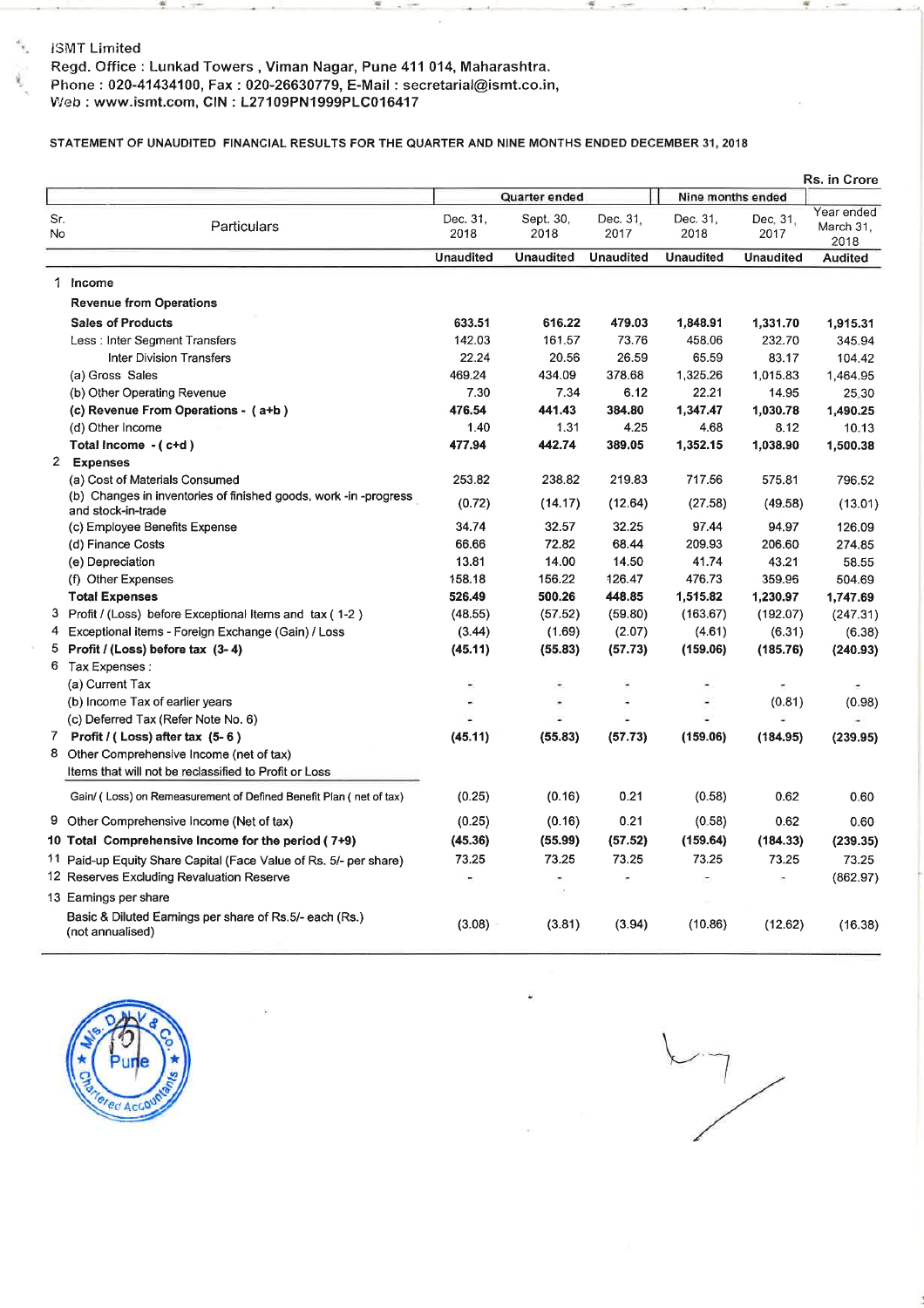#### ISMT Limited

伴

漬

### SEGMENT WISE UNAUDITED FINANCIAL RESULTS FOR THE QUARTER AND NINE MONTHS ENDED DECEMBER 31, 2018.

Rs. in Crore

|                                             |                                                             | 1                    | $\overline{2}$        | 3                    | 4           | 5           | 6              |
|---------------------------------------------|-------------------------------------------------------------|----------------------|-----------------------|----------------------|-------------|-------------|----------------|
|                                             |                                                             |                      |                       |                      |             |             |                |
|                                             |                                                             | Quarter              | Quarter               | Quarter              | Nine months | Nine months | Year ended     |
| Sr                                          | Particulars                                                 | ended                | ended                 | ended                | ended       | ended       | March 31,      |
| No                                          |                                                             | December<br>31, 2018 | September<br>30, 2018 | December<br>31, 2017 | December    | December    | 2018           |
|                                             |                                                             | <b>Unaudited</b>     | <b>Unaudited</b>      | <b>Unaudited</b>     | 31, 2018    | 31, 2017    | <b>Audited</b> |
|                                             |                                                             |                      |                       |                      | Unaudited   | Unaudited   |                |
| <b>Segment Revenue</b><br>1.                |                                                             |                      |                       |                      |             |             |                |
| a) Gross Sales - Tube                       |                                                             | 339.38               | 337.40                | 290.15               | 999.36      | 781.12      | 1,108.68       |
| Less: Inter Division                        |                                                             | 22.24                | 20.56                 | 26.59                | 65.59       | 83.17       | 104.42         |
|                                             |                                                             |                      |                       |                      |             |             |                |
|                                             | Sub total                                                   | 317.14               | 316.84                | 263.56               | 933.77      | 697.95      | 1,004.26       |
| b) Gross Sales - Steel                      |                                                             | 294.13               | 278.82                | 188.88               | 849.55      | 550.58      | 806.63         |
| Less: Inter Segment                         |                                                             | 142.03               | 161.57                | 73.76                | 458.06      | 232.70      | 345.94         |
|                                             |                                                             | 152.10               | 117.25                | 115.12               | 391.49      | 317.88      | 460.69         |
|                                             | Sub total                                                   |                      |                       |                      |             |             |                |
| <b>Total Segment Revenue</b>                |                                                             | 469.24               | 434.09                | 378.68               | 1,325.26    | 1,015.83    | 1,464.95       |
| 2 Segment Results                           |                                                             |                      |                       |                      |             |             |                |
|                                             | Profit / (Loss) after Depreciation and Before Finance Costs |                      |                       |                      |             |             |                |
|                                             | & Exceptional items, Unallocable income (net) and Tax.      |                      |                       |                      |             |             |                |
| a) Tube                                     |                                                             | 15.93                | 8.28                  | (0.59)               | 27.99       | (11.73)     | (10.18)        |
| b) Steel *                                  |                                                             | 1.61                 | 6.53                  | 5.89                 | 16.05       | 19.26       | 29.62          |
| Total                                       |                                                             | 17.54                | 14.81                 | 5.30                 | 44.04       | 7.53        | 19.44          |
| Less : Finance Costs                        |                                                             | 66.66                | 72.82                 | 68.44                | 209.93      | 206.60      | 274.85         |
|                                             | : Exceptional items - Foreign Exchange (Gain) / Loss        | (3.44)               | (1.69)                | (2.07)               | (4.61)      | (6.31)      | (6.38)         |
| Add: Unallocable Income                     |                                                             | 0.57                 | 0.49                  | 3.34                 | 2.22        | 7.00        | 8.10           |
|                                             | (Net of Unallocable Expenses)                               |                      |                       |                      |             |             |                |
| Total Profit / (Loss) Before Tax            |                                                             | (45.11)              | (55.83)               | (57.73)              | (159.06)    | (185.76)    | (240.93)       |
| Less: Tax Expenses                          |                                                             |                      |                       |                      |             |             |                |
| <b>Current Tax</b>                          |                                                             |                      |                       | u,                   |             |             |                |
| Income Tax of earlier years                 |                                                             |                      |                       | ÷                    |             | (0.81)      | (0.98)         |
|                                             | Deferred Tax (Refer Note No. 6)                             |                      |                       |                      |             |             |                |
| Total Profit / (Loss) After Tax             |                                                             | (45.11)              | (55.83)               | (57.73)              | (159.06)    | (184.95)    | (239.95)       |
| 3 Capital Employed<br><b>Segment Assets</b> |                                                             |                      |                       |                      |             |             |                |
| a) Tube                                     |                                                             | 1,434.68             | 1,426.73              | 1,413.46             | 1,434.68    | 1,413.46    | 1,402.89       |
| b) Steel                                    |                                                             | 412.84               | 438.60                | 399.70               | 412.84      | 399.70      | 403.22         |
| c) Unallocable                              |                                                             | 658.18               | 641.55                | 636.38               | 658.18      | 636.38      | 635.50         |
| <b>Total Assets</b>                         |                                                             | 2,505.70             | 2,506.88              | 2,449.54             | 2,505.70    | 2,449.54    | 2,441.61       |
| <b>Segment Liabilities</b>                  |                                                             |                      |                       |                      |             |             |                |
| a) Tube                                     |                                                             | 111.14               | 118.76                | 120.85               | 111.14      | 120.85      | 114.70         |
| b) Steel                                    |                                                             | 84.50                | 76.69                 | 99.91                | 84.50       | 99.91       | 57.22          |
| c) Unallocable                              |                                                             | 3,059.15             | 3,015.17              | 2,763.22             | 3,059.15    | 2,763.22    | 2,859.15       |
| <b>Total Liabilites</b>                     |                                                             | 3,254.79             | 3,210.62              | 2,983.98             | 3,254.79    | 2,983.98    | 3,031.07       |

\* Includes profit on steel captively consumed by Tube Segment



 $\frac{1}{\sqrt{2}}$ 

ė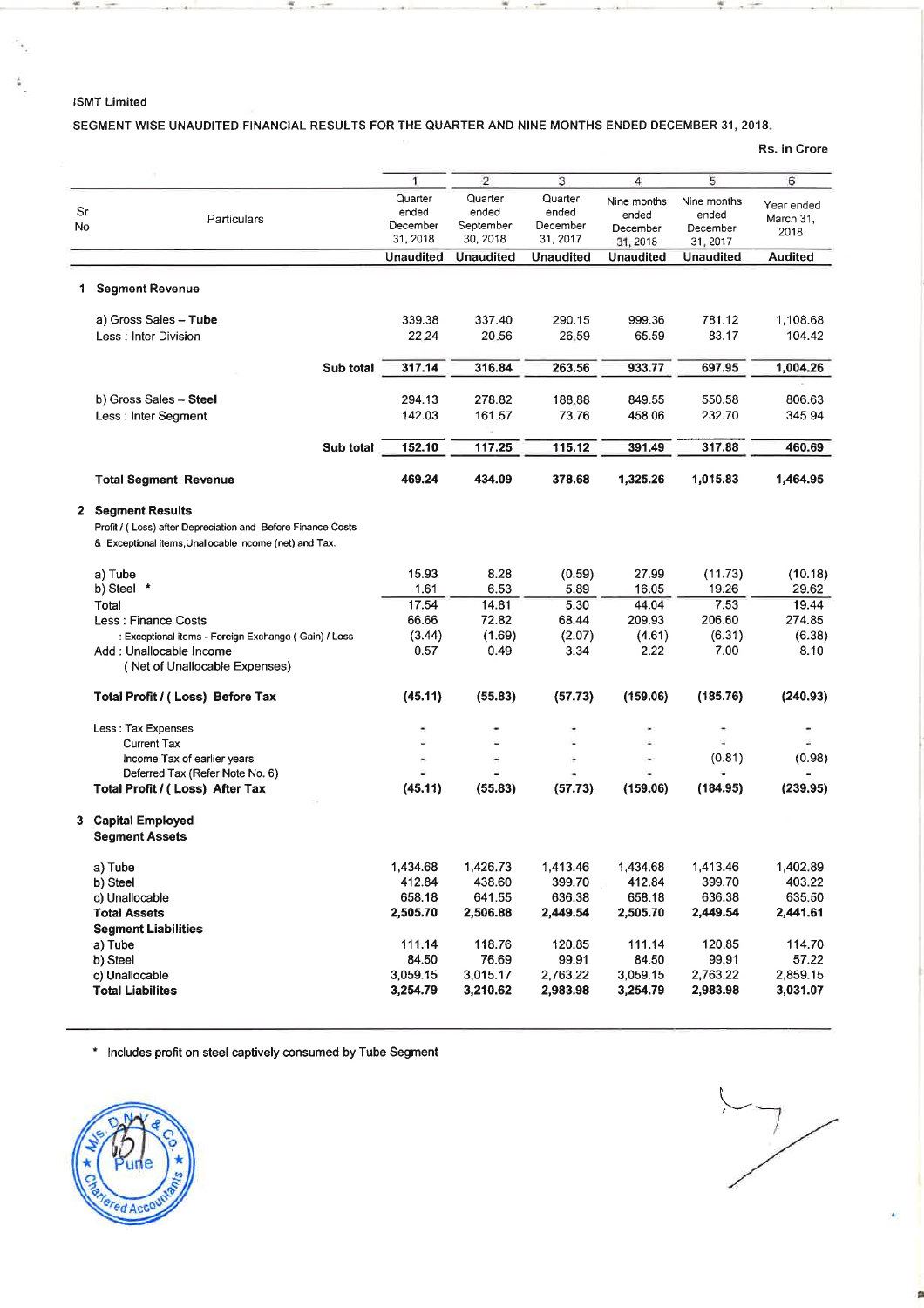NOTES ON UNAUDITED FINANCIAL RESULTS FOR THE QUARTER AND NINE MONTHS ENDED DECEMBER 31, 2018.

- 1. The Company had exercised the option as per Para 46A inserted in the AS-11 for treatment of exchange difference on long term monetary liabilities and opted to avail exemption as per para D13AA of Ind AS 101 "First --time Adoption of Indian Accounting Standards". Accordingly, Exchange Gain of Rs. 9.83 Crore for the quarter ended December 31, 2018 and Exchange Loss of Rs. 13.09 Crore for the nine months ended December 31, 2018 {including assets held for sale) has been adjusted to the respective Property, Plant & Equipment.
- 2. The Company through its Subsidiary Company, ISMT Enterprises S.A., Luxembourg has invested Rs. 48.43 Crore in Structo Hydraulics AB, Sweden {SHAB). The Company has received the approval from regulatory authorities for conversion into equity of an amount of Rs. 33.33 Crore { USD 5 Million) due from SHAB on account of payment towards invocation of guarantee by lender of SHAB, which is considered as investment on adoption of lnd AS and the Company is taking steps for implementation of the same. The net receivables on account of sales made to SHAB as on December 31, 2018 are Rs.13.92 Crore and the same is considered as collectible. No provision, however, has been made in respect of diminution in the value of investment, which is in the nature of forward integration and considered Strategic and Long Term.
- 3. i) Maharashtra Electricity Regulatory Commission {MERC) had disallowed Company's petition regarding banking of energy facility under Energy Banking Agreement (EBA) vide its orders dated June 20, 2014 and January 12, 2015. The Company filed an appeal before the Appellate Tribunal (APTEL) against the said order and the same has been dismissed by the APTEL vide their order dated April 1, 2016. The Company's appeal, challenging the APTEL order is pending before the Hon'ble Supreme Court. The Company had accrued EBA benefit aggregating to Rs. 49.97 Crore upto March 31, 2014, of which amount outstanding as on December 31, 2018 is Rs. 39.53 Crore, representing excess energy charges paid to Maharashtra State Electricity Distribution Company Limited (MSEDCL) on account of non-availability of banking of energy facility. There has been no further accrual since April 1, 2014 on account of suspension of operation of power plant.
	- ii) In view of the above the Company has not been able to operate the 40 MW Captive Power Plant (CPP) and is held for sale. In the opinion of the management, the Company expects to realise not less than its carrying amount of Rs 257.92 Crore as on December 31, 2018.
- 4. Employee Benefits Expense includes remuneration payable to the Managing Director and Executive Director for the quarter ended December 31, 2018 of Rs. 0.85 Crore ( Rs.5.56 Crore cumulative up to December 31, 2018) is subject to approval of lenders.
- 5. As per lnd AS- 12 "Income Tax", Minimum Alternate Tax (MAT) credit (unused tax credit) is regarded as Deferred Tax Assets and the same shall be recognised to the extent that it has become probable that future taxable profit will be available against which the unused tax credit can be utilised. In view of Business uncertainties and pending debt Resolution, it is difficult for the Company to fairly ascertain the probable future taxable profit against which MAT Credit can be utilized. Accordingly, the unabsorbed MAT credit of Rs. 82.05 Crores as at December 31, 2018, if any, shall be charged in the Statement of Profit and Loss to the extent it lapses in the respective years.
- 6. Deferred Tax Asset in respect of carried forward losses is recognized to the extent of Deferred Tax Liability.
- 7. As a result of various measures taken by the Company, net loss for the financial year 2017-18 had come down to Rs. 239.35 Crore against loss of Rs.278.88 Crore of financial year 2016-17. The loss for the nine months ended December 31, 2018 has further come down to Rs.159.64 Crore against a loss of Rs.184.33 Crore of previous nine months ended December 31, 2017.The levy of anti-dumping duty by the Government of India on import of tubes from China effective February 17, 2017, an increasing trend in international oil prices and a gradual pick-up in demand are some of the factors resulting in increasing in Revenue and EBIDT. The Company has, therefore, continued to prepare its financial statements on 'Going Concern basis.'
- The Company and its lenders had explored various restructuring options in the past and subsequent 8. to RBI circular dated February12, 2018 the lenders have decided to explore assignment of debt as a  $N V<sub>d</sub>$  Resolution Plan. Accordingly, banks holding about 69 % of the total debt have assigned their debt to  $\mathbb{R}$   $\mathbb{R}$ 's and remaining banks have initiated the assignment process. Pending restructuring of debt, litielest on the loans has been provided as per the terms of sanction letters of the respective banks Pune on simple interest basis. However no overdue / penal and compounding of interest, if any, has been ed Accountry vided.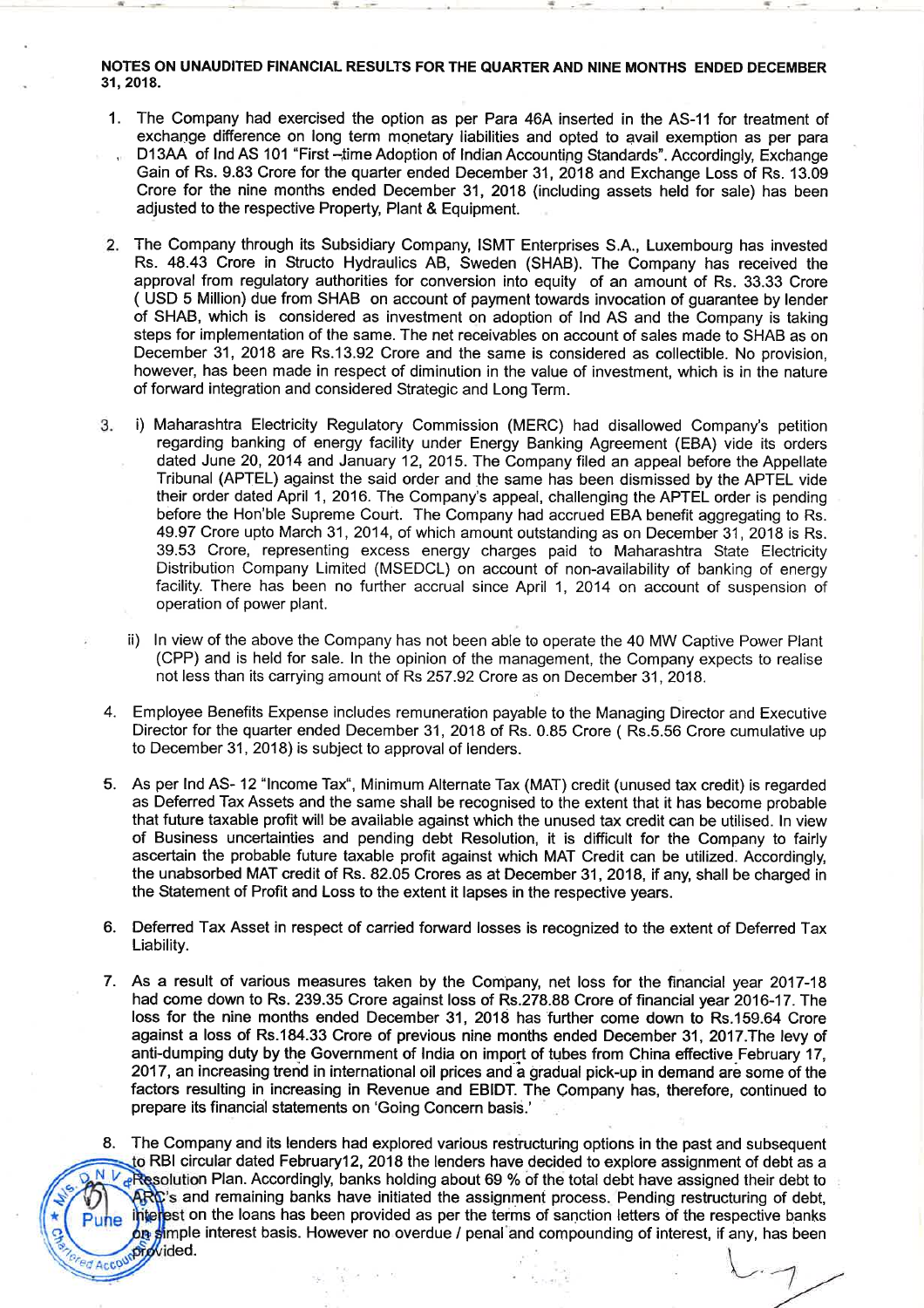- 9·. Tridem Port and Power Company Private Limited { TPPCL), the wholly owned subsidiary of the Company, along with its subsidiaries had proposed to set up a thermal power project and captive port in Tamil Nadu. However, on account of subsequent adverse developments, the Company had decided not to pursue these projects. No provision has, however, been considered necessary for the amount invested of Rs 113.00 Crore { including advances given to TPPCL of Rs. 110.42 Crore being considered as investment on adoption of lnd AS), since in the opinion of the management, the Company expects to realise not less than the amount invested/advanced.
- 10. Effective April 1, 2018, the Company has adopted lnd AS 115 'Revenue from Contracts with Customers'. Based on the assessment done by the management, there is no material impact on the revenue recognized during the quarter and nine months ended December 31, 2018.
- 11. Post implementation of Goods and Service Tax {GST) with effective from July 1, 2017, Revenue from operations is required to be presented net of GST. Accordingly, Revenue from operations for the nine months ended December 31, 2018 is not comparable with the figures of nine months ended December 31, 2017.
- 12. The comparative figures have been regrouped and reclassified to meet the current quarter's / years classification.
- 13. The above results have been reviewed by the Audit Committee and approved by the Board of Directors at their meetings held on February 14, 2019.

.. *...- :.* 

Place: Pune Date: February 14, 2019

For ISMT Limited **Rajiv Goel** ~ Chief Financial Øfficer

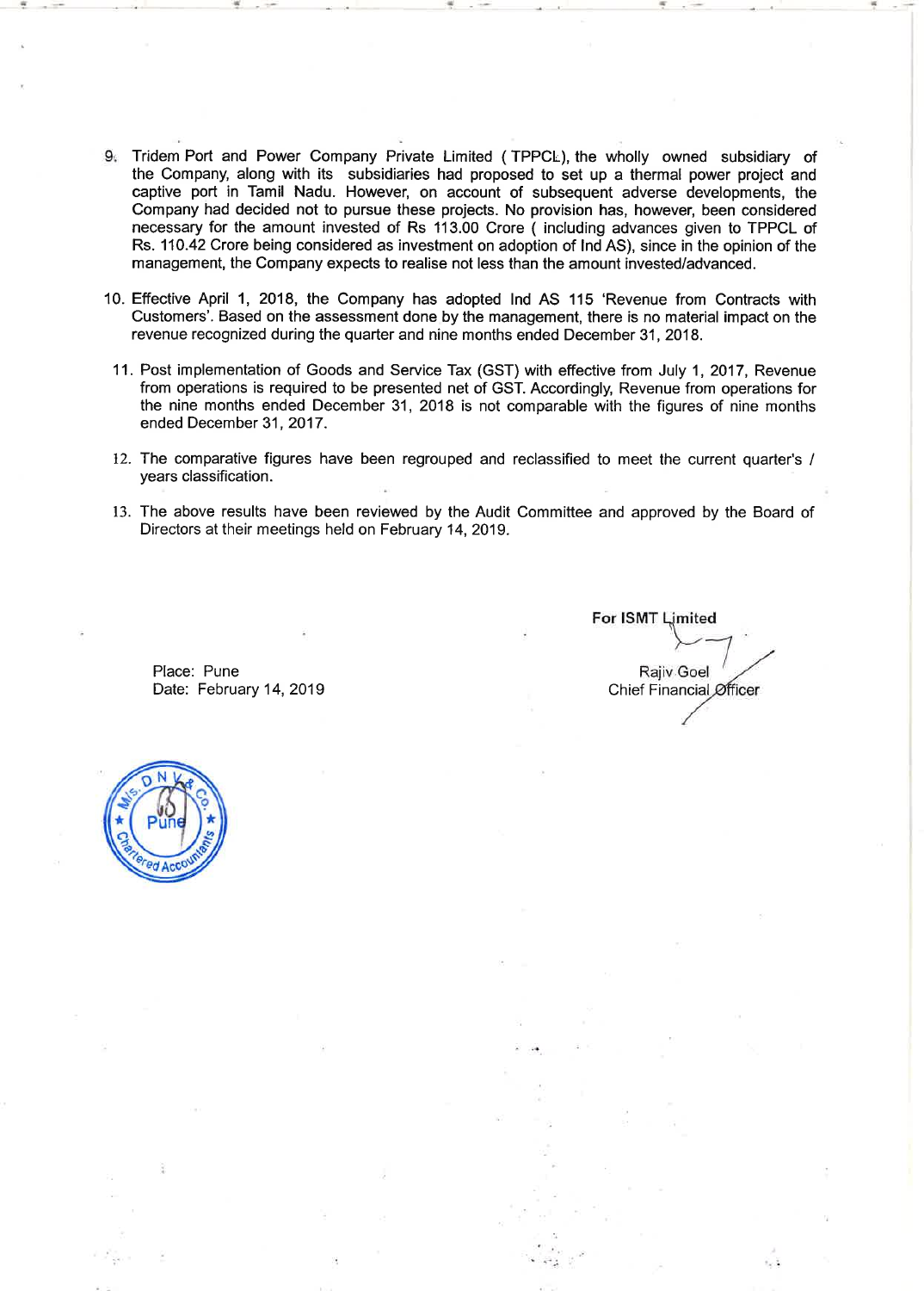# **D NV & Co.**

### LIMITED REVIEW REPORT

To, The Board of Directors, ISMT limited.

We have reviewed the accompanying Statement of Standalone Unaudited Financial Results of ISMT Limited ("the Company"), for the quarter and nine months ended December 31, 2018("the Statement"), attached herewith, being submitted by the Company pursuant to the requirement of Regulation 33 of the SEBI (Listing Obligations and Disclosure Requirements) Regulations, 2015, ('Listing Regulations'), as modified by SEBI Circular No. CIR/CFD/FAC/62/2016 dated July OS, 2016, which has been initialed by us for the purpose of identification.

The preparation of the Statement in accordance with the recognition and measurement principles laid down in Indian Accounting Standard (lnd AS} 34 "Interim Financial Reporting" prescribed under Section 133 of the Companies Act, 2013 read with Rule 3 of Companies (Indian Accounting Standards) Rules, 2015, as amended, read with the Circular is the responsibility of the Company's management and has been reviewed by Audit Committee and approved by the Board of Directors in their respective meeting held on February 14, 2019. Our responsibility is to issue a report on the Statement based on our review.

We conducted our review of the Statement in accordance with the Standard on Review Engagements (SRE) 2410 'Review of Interim Financial Information performed by the Independent Auditor of the Entity', ('the Standard'), issued by the Institute of Chartered Accountants of India. This standard requires that we plan and perform the review to obtain moderate assurance as to whether the Statement is free of material misstatement. A review is limited primarily to inquiries of Company personnel and analytical procedure applied to financial data and thus provides less assurance than an audit. We have not performed an audit and, accordingly, we do not express an audit opinion.

### Basis for qualified Conclusion:

1] The Company has outstanding Minimum Alternate Tax (MAT) entitlement, classified as Deferred Tax Asset as per "lind A3- 12- Income Taxes", of Rs. 82.05 Crores as on December 31, 2018. Taking into consideration the loss during the period ended December 31, 2018 and carried forward losses under the Income Tax, in our opinion, it is not probable that the MAT entitlement can be adjusted within the specified period against the future taxable profits under the provisions of Income Tax Act 1961. In view of the same, in our opinion, the MAT entitlement cannot be continued to be recognised as an asset in terms of lnd AS-12 and "Guidance note on accounting for credit available in respect of MAT under the Income Tax Act, 1961". Non-writing off of the same has resulted in understatement of loss for the quarter and nine months ended December 31, 2018 and overstatement of the reserves by Rs.82.05 Crores.



The Company, through its subsidiary, has invested Rs. 48.43 Crores in Structo Hydraulics AB Sweden (SHAB). Net receivables (net of write offs) to the company from SHAB against the  $\frac{1}{2}$  upplies made is Rs. 13.92 Crores and payment made towards invocation of guarantee given by the company in respect of loans availed by SHAB is Rs. 33.33 Crores (USD 5 Million). The Company has received the approval from regulatory authorities for treating the said payment against invocation as equity investment in SHAB (considered as investment on adoption of

# **C**+91 22 6149 1000 ⊕ www.dnvca.com

14/2, Mahalaxmi Ind. Estate, D. Shivner Road, Lower Parel, Mumbai- 400 013, India. Branch : Pune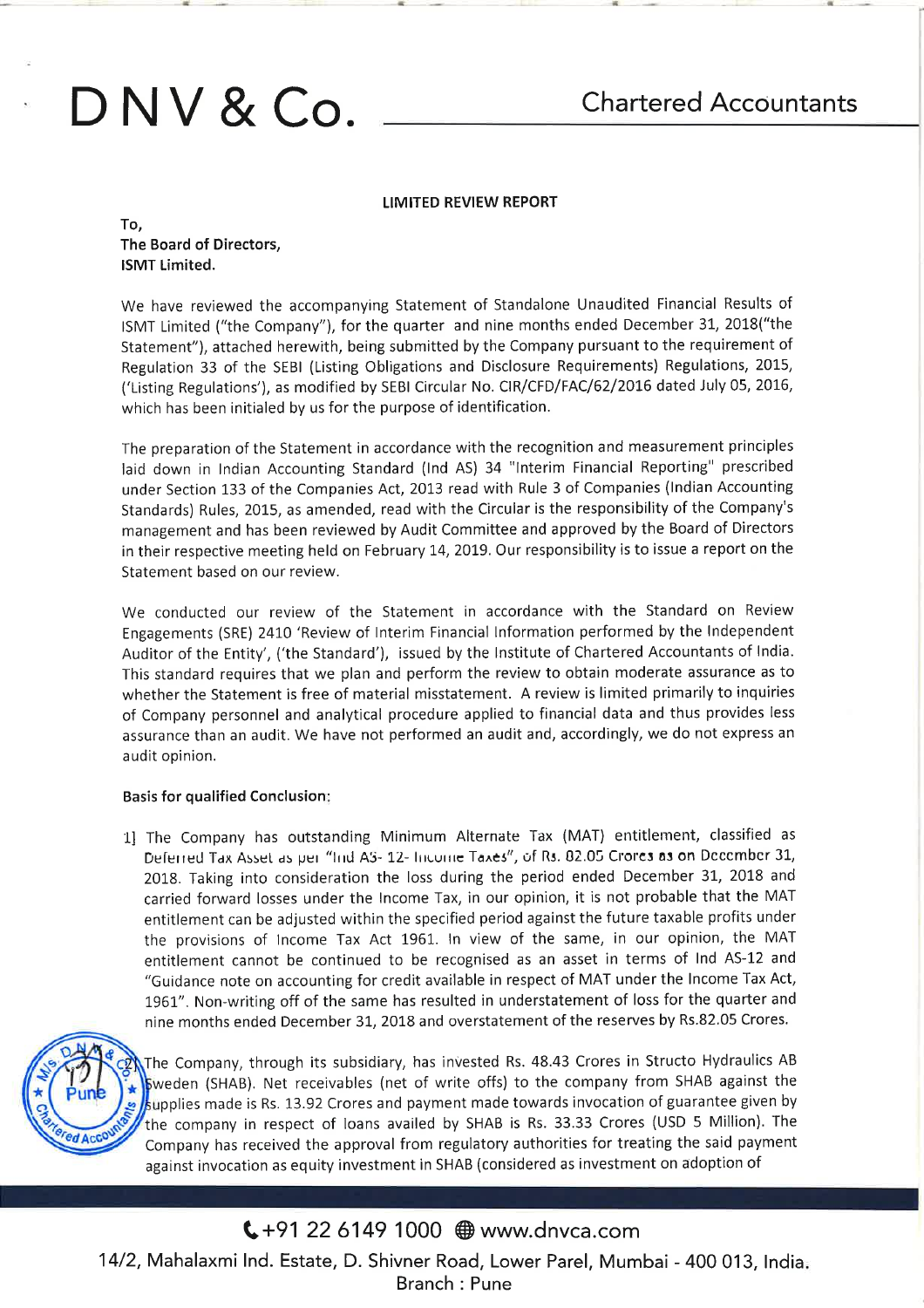lnd AS) and the Company is taking steps for implementation of the same.SHAB has been incurring cash losses and its net worth is also eroded. No provision for diminution in value of investment and net receivable against supplies is made by the company as explained in Note No.2. We are unable to comment on the same and ascertain its impact, if any, on the unaudited financial results in respect of the above matters.

- 3] The Company had recognized claim in earlier years, of which outstanding balance as on December 31, 2018 is Rs. 39.53 Crores, against Maharashtra State Electricity Distribution Company Ltd. (MSEDCL) for non-implementation of Energy Banking Agreement. The Company had appealed to Appellate Tribunal (APTEL) against the order passed by Maharashtra Electricity Regulatory Commission (MERC) and the same has been dismissed by the APTEL. The Company has preferred appeal before the hon'ble Supreme Court against the order of APTEL. The realization of this claim is contingent and dependent upon the outcome of the decision of the Supreme Court. In our opinion the recognition of above claim, being contingent asset in nature, is not in conformity with "lnd AS-37, Provisions, Contingent liabilities and Contingent assets". Recognition of the above claim has resulted in overstatement of Reserves by Rs. 39.53 Crores. Refer Note No. 3 (i).
- 4] Pending approval / sanction of the debt restructuring scheme by the lenders, the Company has not provided for the overdue /penal interest .The quantum and its impact, if any, on the unaudited financial results is unascertainable. Refer Note No. 8.

Based on our review conducted as above, with the exception of the matter described in the Basis for Qualified Conclusion Paragraph above, nothing has come to our attention that causes us to believe that the accompanying statement prepared in accordance with applicable Indian Accounting Standard ("lnd AS") prescribed under Section 133 of the Companies Act, 2013 ("the Act") read with Rule 7 of the Companies (Accounts) Rules,2014 and other recognized accounting practices and policies generally accepted in India, has not disclosed the information.required to be disclosed in terms of Regulation 33 of the SEBI ( Listing Obligations and Disclosure Requirements ) Regulations, 2015 as modified by SEBI Circular No. CIR/CFD/FAC/62/2016 dated July 05, 2016, including the manner in which it is to be disclosed, or that it contains any material misstatement.

### Emphasis of Matters:

Further, without qualifying our Review Report, we draw attention to;

- 1) The Company has accumulated losses and its net worth has been fully eroded, the company has incurred net cash loss during the period ended December 31, 2018 and previous years and the company's current liabilities exceeded its current assets as at December 31, 2018. These conditions indicate the existence of a material uncertainty about the Company's ability to continue as a going concern. However, the financial results of the company have been prepared on a going concern basis for the reasons stated in the Note No.7.
- 2) Note No 4, regarding remuneration payable to Managing Director and Executive Director amounting to Rs 0.85 Crores for the quarter ended December 31, 2018 and cumulative up to December 31, 2018 amounting to Rs. 5.56 Crores is subject to approval of Lenders.
- 3) Note No. 9, explaining reason for non-provision for diminution, if any, in the value of investment in wholly owned subsidiary Company "Tridem Port and Power Company Pvt.Ltd"(TPPCL) of Rs. 113.00 Crores (including advances given to TPPCL of Rs. 110.42 Crores